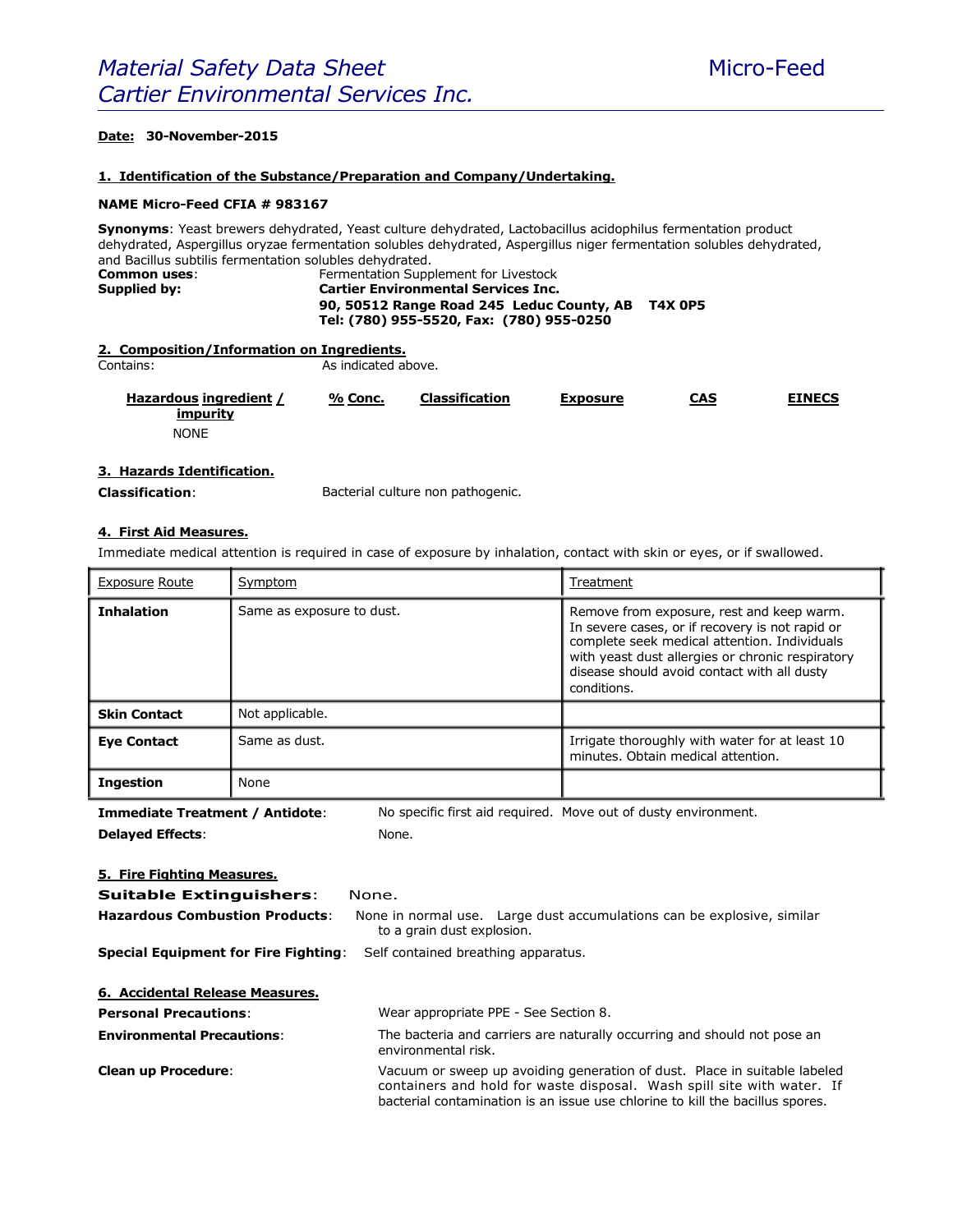# **7. Handling & Storage.**

| <b>Handling</b> | <b>Ventilation:</b> Good general ventilation.                       |  |  |
|-----------------|---------------------------------------------------------------------|--|--|
|                 | <b>Recommended procedures &amp; equipment:</b> avoid creating dust. |  |  |
| <b>Storage</b>  | Store in cool dry conditions away from moisture.                    |  |  |
|                 | <b>Humidity range:</b> avoid humid locations.                       |  |  |

**Keep away from**: See Section 10. **Suitable storage Media**: Original container. **Precautions against static discharge**: recommended.

## **8. Exposure Controls/Personal Protection.**

**Exposure standards**:

| Component | LTEL (8h TWA) | STEL (15 mins) | Type |
|-----------|---------------|----------------|------|
|           |               |                |      |

None

### **Personal Protective Equipment**:

| <b>Respiratory:</b> | Dust mask.                                |
|---------------------|-------------------------------------------|
| Hand:               | Wash hands after use. Gloves recommended. |
| Eye:                | Safety glasses or goggles recommended.    |
|                     |                                           |

**Skin:** Wash after exposure. Overalls and boots recommended.

**Environmental Controls**: Users should be aware of environmental considerations and their duties under the environmental protection act.

**Hygiene Measures**: Always wash thoroughly after handling feed products.

# **9. Physical & Chemical Properties.**

| Appearance                       | Brown to tan colored free flowing powder                       |  |  |
|----------------------------------|----------------------------------------------------------------|--|--|
| Odor                             | Cereal-like pleasant                                           |  |  |
| pH                               | Neutral 6.0 to 7.0 in water dispersion                         |  |  |
| <b>Boiling Point/range</b>       | Not Applicable                                                 |  |  |
| <b>Melting Point/range</b>       | Not Applicable                                                 |  |  |
| <b>Flash point</b>               | Not Applicable                                                 |  |  |
| <b>Flammability</b>              | Not flammable under normal conditions of storage and handling. |  |  |
| <b>Auto-ignition temperature</b> | Not Applicable                                                 |  |  |
| <b>Explosive limits</b>          | N/A - except in presence of large dust cloud                   |  |  |
| <b>Oxidizing Properties</b>      | Non                                                            |  |  |
| <b>Vapour Pressure</b>           | Not Applicable                                                 |  |  |
| <b>Relative density</b>          | $0.6$ to $0.8$                                                 |  |  |
| Solubility in water              | Not soluble. Disperses in water.                               |  |  |
| Solubility in solvent            | Not soluble                                                    |  |  |
| <b>Partition coefficient</b>     | Not Applicable                                                 |  |  |
| <b>Viscosity</b>                 | Not Applicable                                                 |  |  |
| <b>Vapour density</b>            | Not Applicable                                                 |  |  |
| <b>Evaporation rate</b>          | Not Applicable                                                 |  |  |
| Conductivity                     | Not Applicable                                                 |  |  |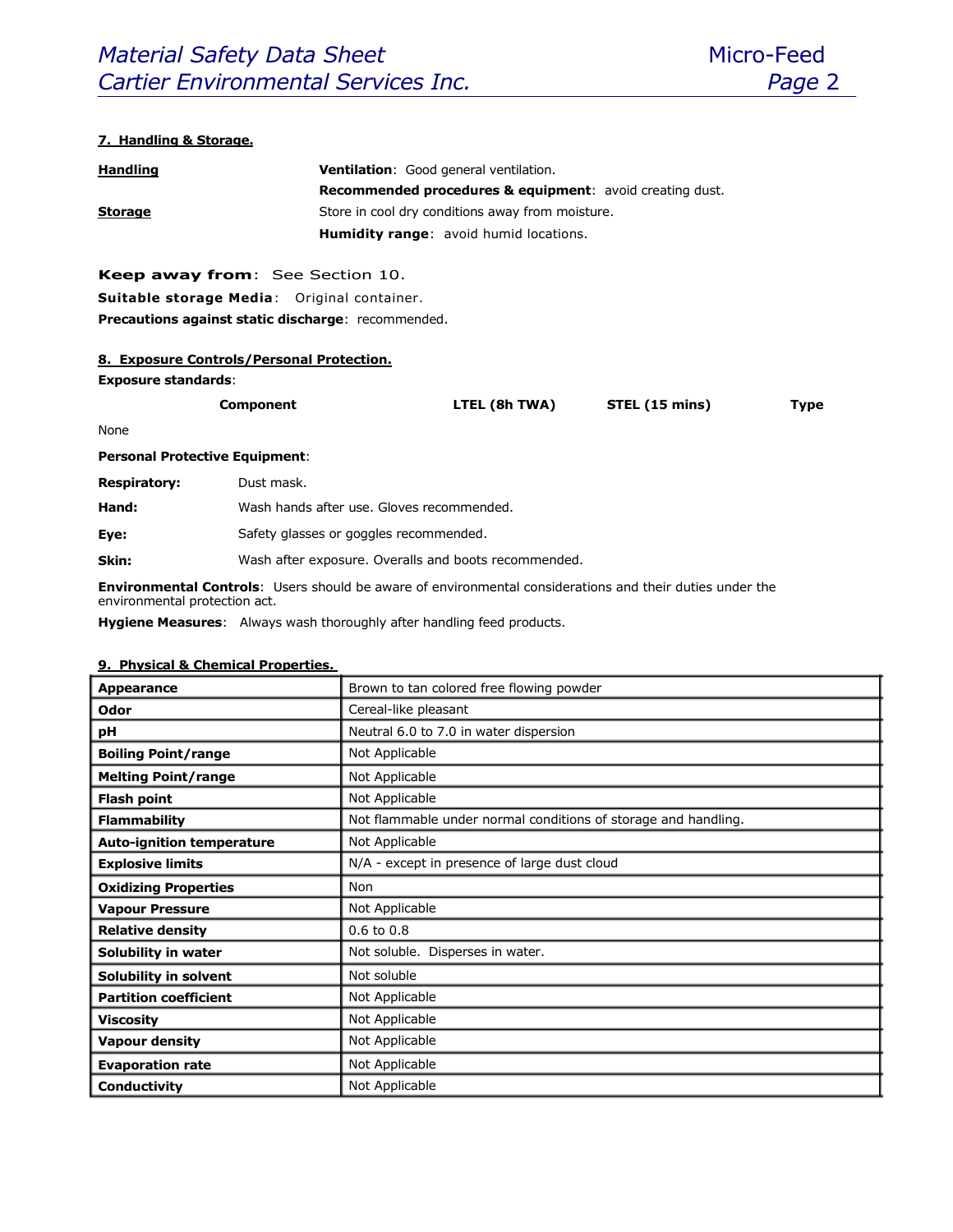# **10. Stability & Reactivity.**

**Stability**: Stable under normal storage and handling conditions. **Conditions to avoid:** Accumulations of product in enclosed spaces and generation of dust. **Materials to avoid:** Acids and Alkalies may inactivate the bacterial cultures. **Hazardous decomposition products:** None.

## **11. Toxicological Information.**

**LDLO**

**Toxological effects:** Low Acute oral toxicity although ingestion will cause irritation of the gastrointestinal tract and may result in nausea and diarrhea. May cause mild mechanical irritation to eyes, skin and mucous membranes. May cause irritation from allergic reaction, especially to people that have a history of allergic reaction.

| LD <sub>50</sub>                                                                                                       | oral-rat                     |                                                                                                                                                                                      | skin-rabbit                  |
|------------------------------------------------------------------------------------------------------------------------|------------------------------|--------------------------------------------------------------------------------------------------------------------------------------------------------------------------------------|------------------------------|
| 12. Ecological Information.<br><b>Environmental Effects:</b>                                                           |                              | Minimal impact under normal conditions of use and storage. The bacterial<br>cultures are naturally occurring soil type organisms. The carriers are<br>naturally occurring materials. |                              |
| <b>Mobility:</b>                                                                                                       |                              | Disperses in water.                                                                                                                                                                  |                              |
| Degradability:                                                                                                         |                              | Contents are biodegradable.                                                                                                                                                          |                              |
|                                                                                                                        |                              |                                                                                                                                                                                      |                              |
| <b>Bio-accumulative potential:</b>                                                                                     |                              | Not Known                                                                                                                                                                            |                              |
| <b>Aquatic Toxicity:</b>                                                                                               |                              | Not Known                                                                                                                                                                            |                              |
| 13. Disposal Considerations.                                                                                           |                              |                                                                                                                                                                                      |                              |
| Substance:                                                                                                             |                              | Via an authorized waste disposal contractor to an approved waste disposal<br>site, observing all local and national regulations.                                                     |                              |
| <b>Container:</b>                                                                                                      |                              | As substance.                                                                                                                                                                        |                              |
| 14. Transport Information.                                                                                             |                              | Not regulated for transport.                                                                                                                                                         |                              |
| <b>UN number</b><br><b>Primary Hazard</b><br><b>Packing Group</b><br><b>H.I. Number</b><br><b>Proper Shipping name</b> | None<br>None<br>None<br>None | <b>Class</b><br><b>Subsidiary Hazard</b><br><b>Emergency Action Code</b><br><b>Marine Pollutant</b><br>Fermentation Supplement for Livestock                                         | None<br>None<br>None<br>None |
| 15. Regulatory Information.                                                                                            |                              |                                                                                                                                                                                      |                              |
| Label Name Micro-Feed<br><b>Symbols</b>                                                                                |                              | no risk or safety phrases stipulated                                                                                                                                                 |                              |

**Risk Phrases** no risk or safety phrases stipulated **Safety Phrases** no risk or safety phrases stipulated **E.C. No** n/a **Additional labeling**: CFIA registered

**Use of this material may be governed by the following regulations:** (users are advised to consult these regulations for further information).

The information contained in this data sheet does not constitute an assessment of workplace risks.